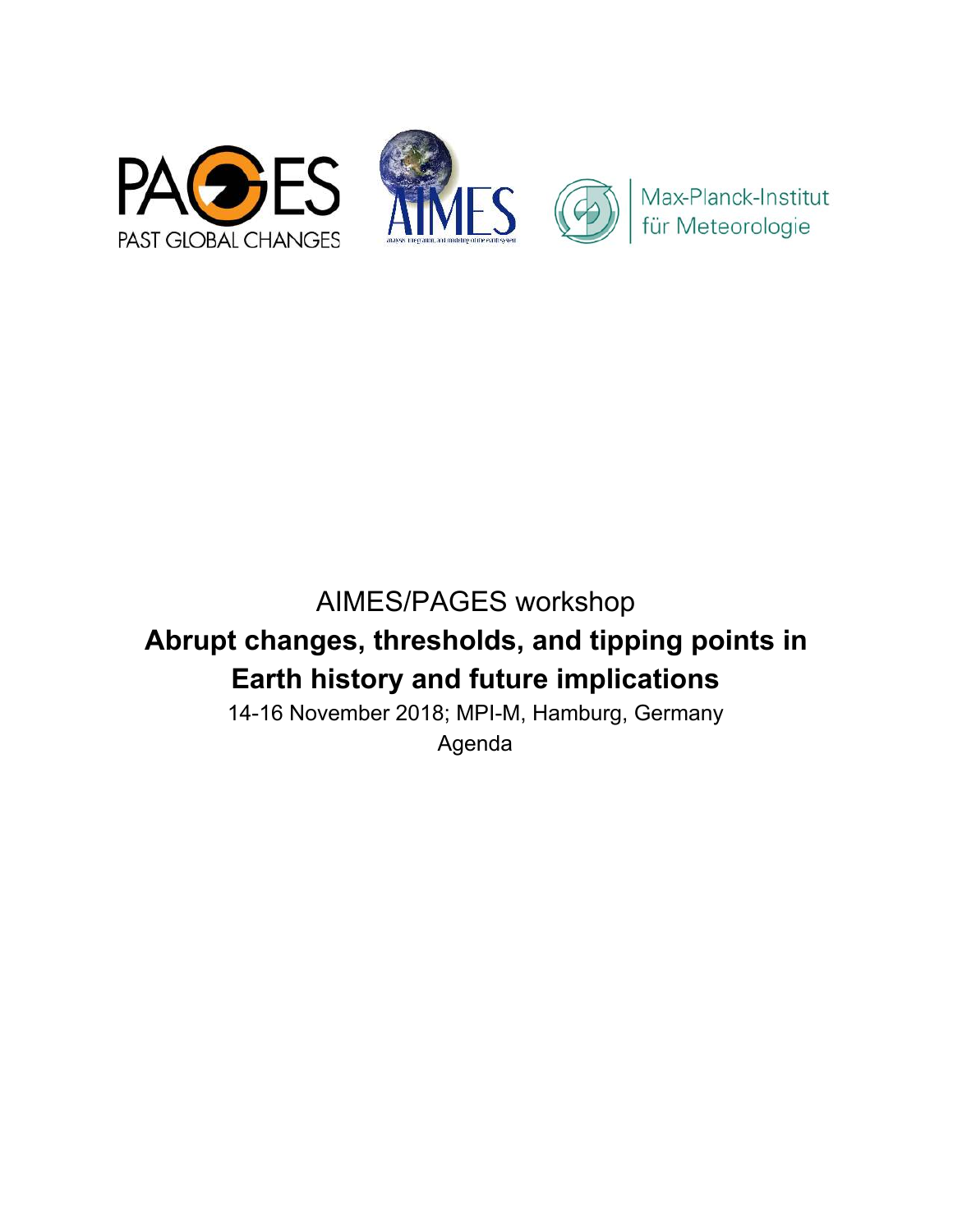#### **Wednesday 14 November 2018**

Day 1: Plenary Talks on Tipping points in the Earth system and social systems. Talks are limited to 15 minutes with 15 minutes for discussion.

#### *Key Questions*

(i) How to define, identify, and anticipate tipping points from paleoclimate records and models? (ii) What are key examples of abrupt changes, thresholds and tipping points in the paleorecord? (iii) How can the paleo science influence our understanding of the tipping point problem?

| $12:00 - 13:10$ | <b>Welcome Coffee</b>                                                                                                                                                                          |
|-----------------|------------------------------------------------------------------------------------------------------------------------------------------------------------------------------------------------|
| $13:10 - 13:30$ | Welcome (Victor Brovkin and Ed Brook)<br>- Objective of the Workshop<br>- Workshop strategy and logistics<br>- Address paper structure                                                         |
| $13:30 - 14:00$ | Implications of past tipping points for the Anthropocene<br>Speaker: Tim Lenton                                                                                                                |
| $14:00 - 14:30$ | Past and future tipping points of the Greenland and Antarctic ice sheets<br>Speaker: Rob DeConto                                                                                               |
| $14:30 - 15:00$ | Critical transitions in the terrestrial biosphere - atmosphere system<br>Speaker: Martin Claussen                                                                                              |
| $15:00 - 15:30$ | Abrupt ocean changes: modeling results and paleoclimate constraints<br>Speaker: Andrey Ganopolski                                                                                              |
|                 |                                                                                                                                                                                                |
| $15:30 - 16:00$ | <b>Coffee Break</b>                                                                                                                                                                            |
| $16:00 - 16:30$ | Rapid changes in atmospheric carbon dioxide and the carbon cycle in the ice<br>core record<br>Speaker: Ed Brook                                                                                |
| $16:30 - 17:00$ | Responses of Terrestrial Ecosystems to Environmental Change: Fast, Slow or<br>Abrupt?<br>Speaker: Jack Williams                                                                                |
| $17:00 - 17:30$ | Tipping points, instability and modes of variability in marine environments as<br>documented from paleo-records of mid-high latitudes of the Northern<br>Hemisphere<br>Speaker: Anne de Vernal |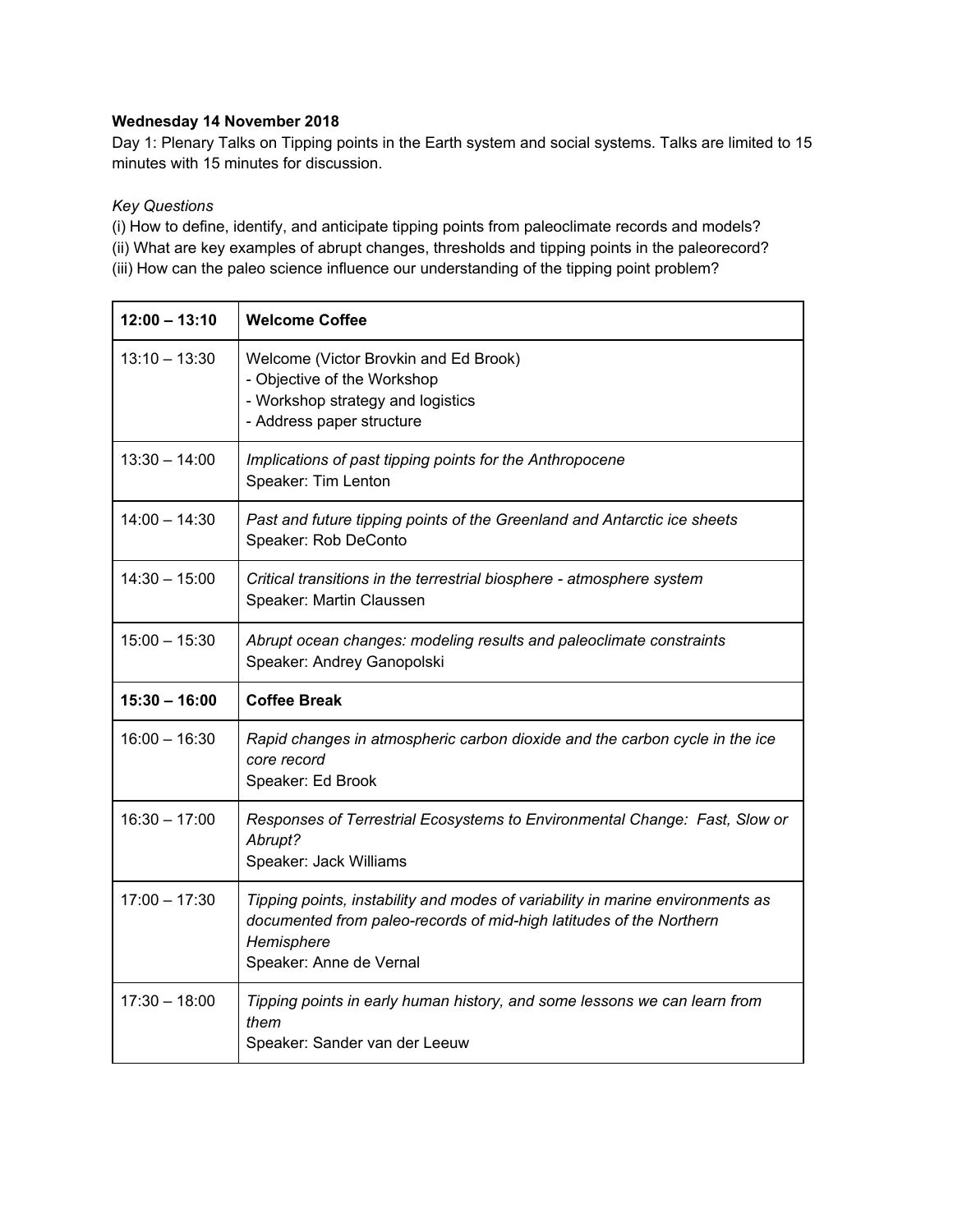| $18:00 - 18:30$ | Social and climatic tipping dynamics and their interactions in past, present and<br>future<br>Speaker: Jonathan Donges |
|-----------------|------------------------------------------------------------------------------------------------------------------------|
| $18:30 - 19:00$ | <b>Synthesis Discussion</b><br>Chairs/Panel: Tim Lenton and Michel Crucifix                                            |

# *Evening Free*

## **Thursday 15 November 2018**

Day 2: Breakout group discussion and synthesis to summarize our state of knowledge and identify future research objectives

| $9:00 - 10:30$                     | <b>Breakout Groups</b><br>Physical climate system (Leads: David McGee and Andrey Ganopolski)<br>$\overline{\phantom{0}}$<br>Ecosystems (Leads: Anne de Vernal and Jack Williams)<br>$\qquad \qquad \blacksquare$<br>Biogeochemical cycles (Leads: Rachael Rhodes and Thomas Kleinen)<br>$\blacksquare$<br>Social systems (Lead: Sander van der Leeuw)<br>$\blacksquare$ |
|------------------------------------|-------------------------------------------------------------------------------------------------------------------------------------------------------------------------------------------------------------------------------------------------------------------------------------------------------------------------------------------------------------------------|
| $10:30 - 11:00$                    | <b>Coffee Break</b>                                                                                                                                                                                                                                                                                                                                                     |
| $11:00 - 12:30$                    | Breakout Groups - continuation<br>Physical climate system<br>Ecosystems<br>$\blacksquare$<br><b>Biogeochemical cycles</b><br>$\blacksquare$<br>Social systems<br>$\qquad \qquad \blacksquare$                                                                                                                                                                           |
| $12:30 - 14:00$                    | Lunch                                                                                                                                                                                                                                                                                                                                                                   |
| $14:00 - 14:20$                    | <b>Synthesis Discussion/Summary Prep</b>                                                                                                                                                                                                                                                                                                                                |
| $14:20 - 14:40$<br>$14:40 - 15:00$ | Reports from Breakout Groups and discussion<br>Physical climate system<br>L.<br>Ш.<br>Ecosystems                                                                                                                                                                                                                                                                        |
| $15:00 - 15:30$                    |                                                                                                                                                                                                                                                                                                                                                                         |
|                                    | <b>Coffee Break</b>                                                                                                                                                                                                                                                                                                                                                     |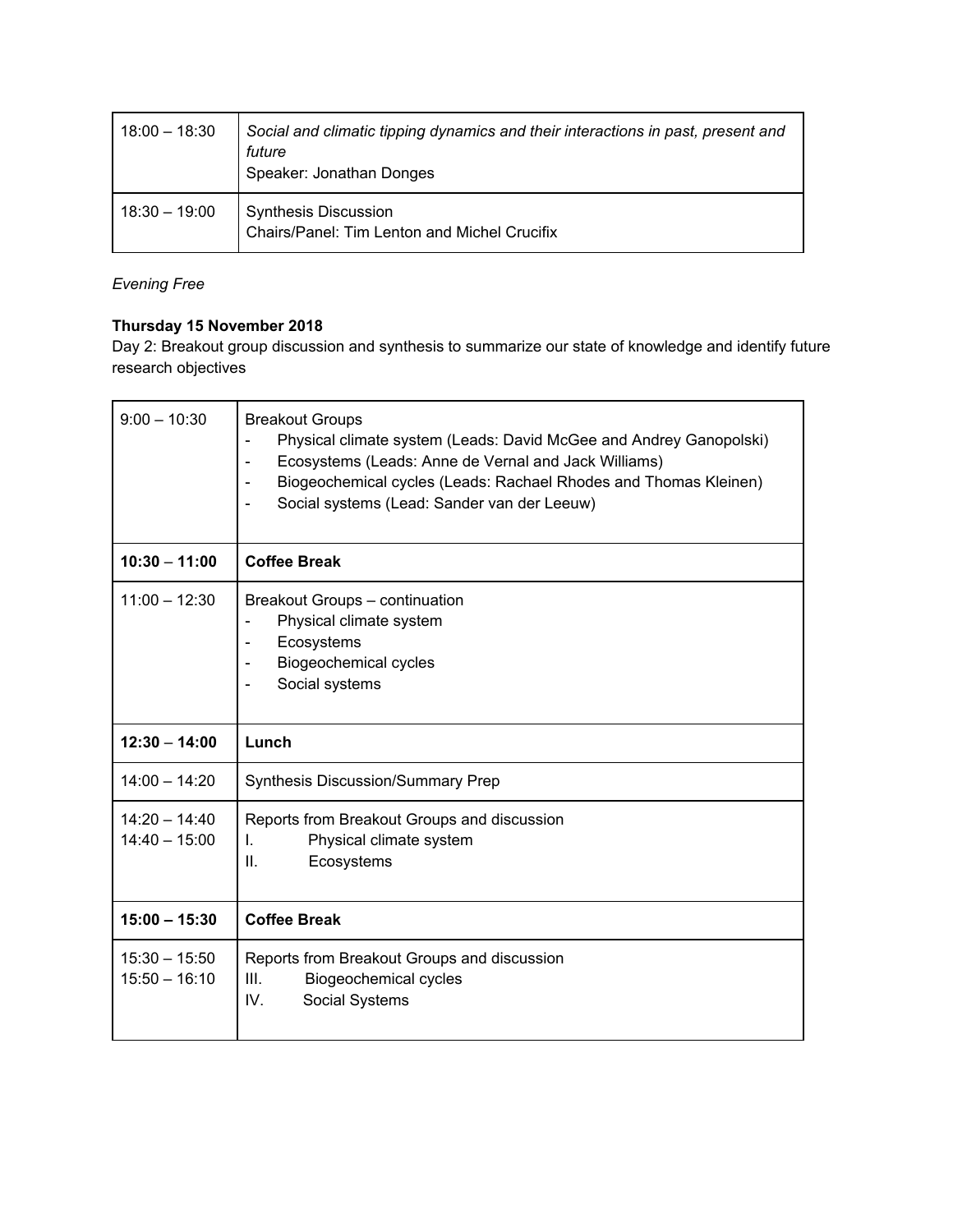| $16:10 - 17:00$ | <b>Synthesis Discussion</b><br>Revisit paper structure outline<br>Determine breakout group writing tasks for tomorrow<br>$\overline{\phantom{a}}$<br>Identify writing team and leads for sections |
|-----------------|---------------------------------------------------------------------------------------------------------------------------------------------------------------------------------------------------|
| $17:00 - 18:00$ | Questions and Answers<br>Chairs: Ayako Abe-Ouchi and Jerry McManus                                                                                                                                |

### *19:00 – 22:30 Workshop Dinner*

### **Friday 15 November 2018**

Day 3: Breakout writing groups; Plenary on future plans and action items and contribution to IPCC AR6.

| $9:00 - 10:30$  | Planning and writing session in breakout groups                             |
|-----------------|-----------------------------------------------------------------------------|
| $10:30 - 11:00$ | Coffee Break – return to plenary room                                       |
| $11:00 - 11:30$ | Future plans, action items, deadlines<br>Leads: Ed Brook and Victor Brovkin |
| $11:30 - 12:00$ | Contributions to IPCC AR6<br>Speaker: Darrell Kaufman                       |
| $12:00 - 13:30$ | Lunch                                                                       |
| $13:30 - 16:00$ | Writing session for remaining participants                                  |

Goal: Summary report of the breakout groups and synthesis, plan review paper summarizing the state of our knowledge and identifying future research objectives.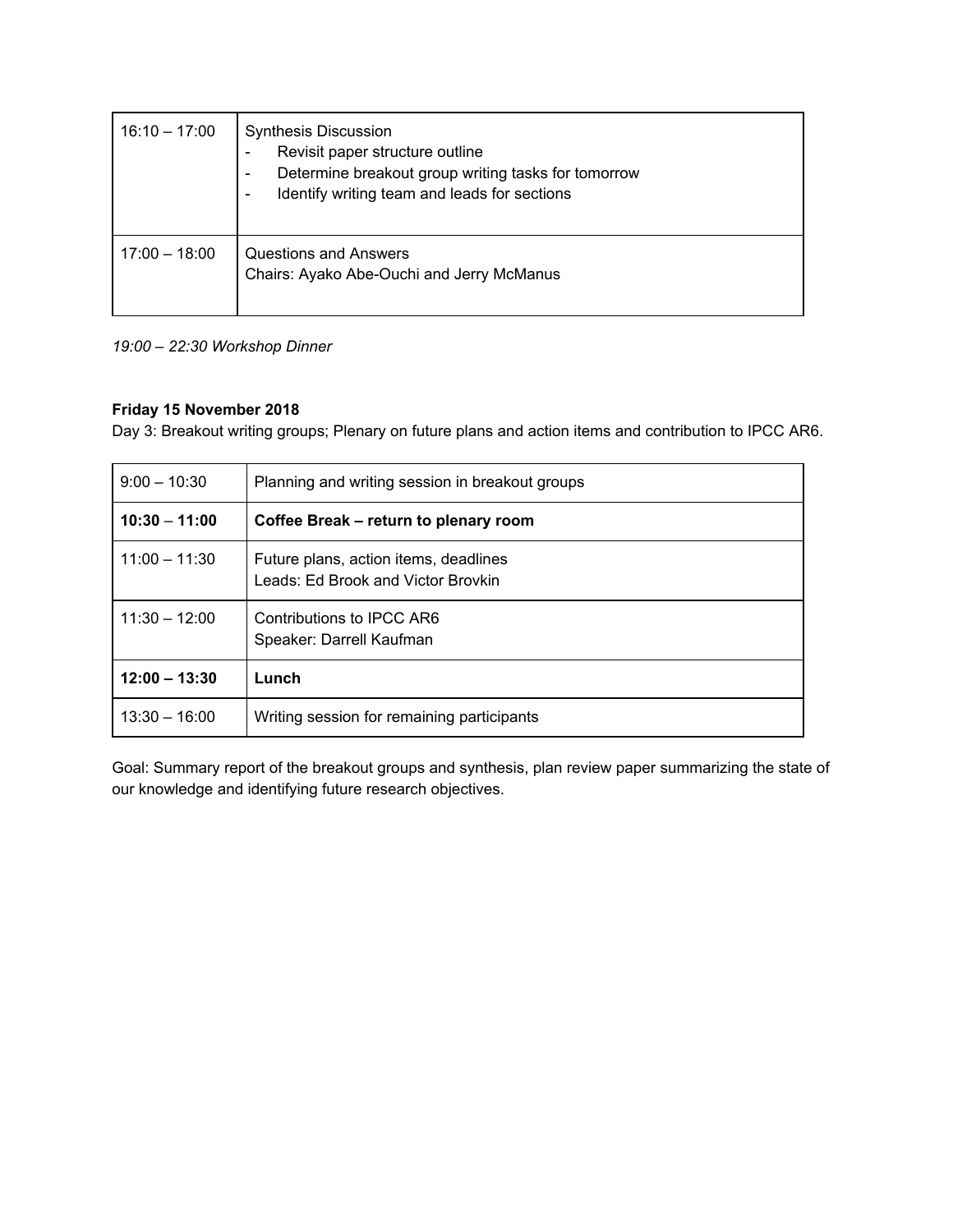#### **Participants**

**Ayako Abe-Ouchi**  University of Tokyo Japan

**Beniamino Abis**  Max Planck Institute for Meteorology **Germany** 

> **Michael Barton**  Arizona State University United States

**Sebastian Bathiany**  Wageningen University **Netherlands** 

**Ed Brook**  Oregon State University United States

**Victor Brovkin**  Max Planck Institute for Meteorology Germany

> **Hai Cheng**  Xi'an Jiaotong University China

**Martin Claussen**  Max Planck Institute for Meteorology **Germany** 

> **Michel Crucifix**  UC Louvain Belgium

**Rob DeConto**  University of Massachusetts, Amherst United States

**Anne de Vernal**  Université du Québec à Montréal Canada

**Marie-France Loutre - PAGES**  University of Bern **Switzerland** 

**Jochem Marotzke**  Max Planck Institute for Meteorology Germany

**David McGee**  Massachusetts Institute for Technology United States

**Jerry McManus**  Lamont-Doherty Earth Observatory United States

**Thomas Kleinen**  Max Planck Institute for Meteorology **Germany** 

> **Kira Rehfeld**  Alfred Wegener Institute **Germany**

**Rachael Rhodes**  University of Cambridge UK

**Alistair Seddon**  University of Bergen Norway

**Martin Trauth**  University of Potsdam **Germany** 

**Sander van der Leeuw**  Arizona State University United States

**Fabrice Lambert**  Catholic University of Chile Chile